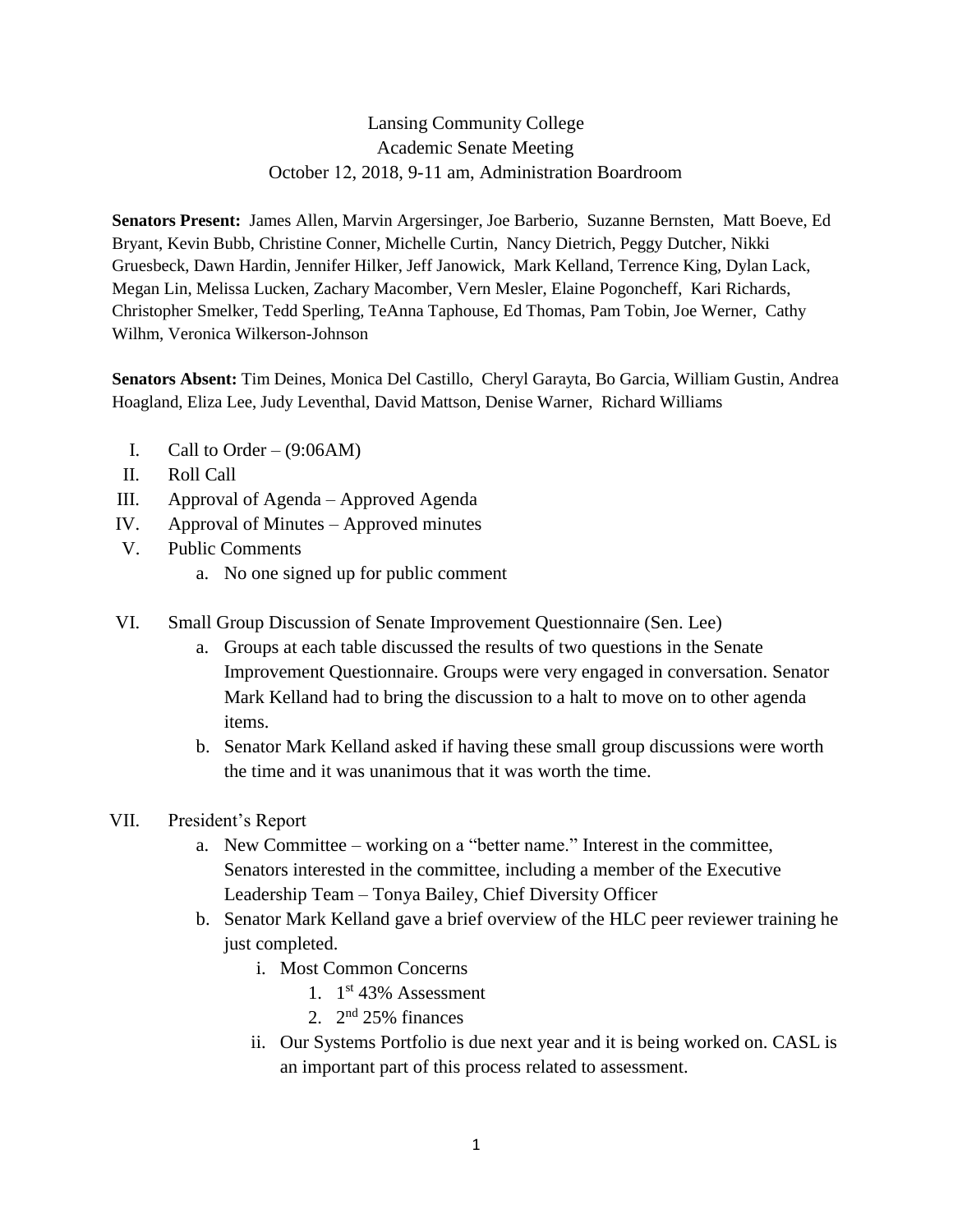- VIII. Provost's Report
	- a. No Report Provost was at the Women's Networking breakfast
- IX. Action Item Curriculum Committee SOPs (Senator Christine Conner)
	- a. Development of Standard Operating Procedures (SOP) for all standing committees and the Academic Senate.
	- b. SOPs would be available for anyone to see as to what the procedures are for the committees.
	- c. Two DRAFT SOPs have been developed for the Curriculum Committee (CC)
		- i. New Courses and revised courses solely committee procedures, not what happens before it comes to the CC or after it leaves the CC
	- d. Not on the consent agenda because Senator Mark Kelland wanted to present them to the Senate to be voted on later.
	- e. Got the SOP form from Student Affairs. Moving forward this form will be used as a standard form for LCC, includes connecting process and procedures for the  $HLC$ .
	- f. Senator James Allen Two concerns that the SOPs would be too restrictive and regimented.
	- g. Senator Joe Werner If we don't know what the procedure are how can we follow them? Having a good procedure in mind is helpful. It is good to have them. Don't get hung up on the minutia. We don't want to get nitpicky.
	- h. Senator Peggy Dutcher Last year she asked all Standing Committees to start writing SOPs provide guidelines, for example, how to take notes for a Senate meeting. They are not meant to be restrictive. They always can be changed or adapted, but they are something to start with for new committee chairs and members.
	- i. Senator Joe Werner Mentioned that the idea of committees needing charters was meant to achieve this, not sure if charters have achieved this, but SOPs will help.
	- j. Senator Jeff Janowick Does the SOP on revised courses need to include what a revision is or is that part of the new SOP?
	- k. Senator Mark Kelland indicated that the definition of what revisions need to come back to the CC is described in a separate CC document.
	- 1. Senator Jeff Janowick motioned to amend the  $2<sup>nd</sup>$  SOP to include a reference to the document describing what course revisions need to come back to the CC. Senator Werner 2<sup>nd</sup>, Voted on the SOPs. They passed. The amended SOP on revisions to refer to the CC document on the Course Revision Process and not a separate SOP.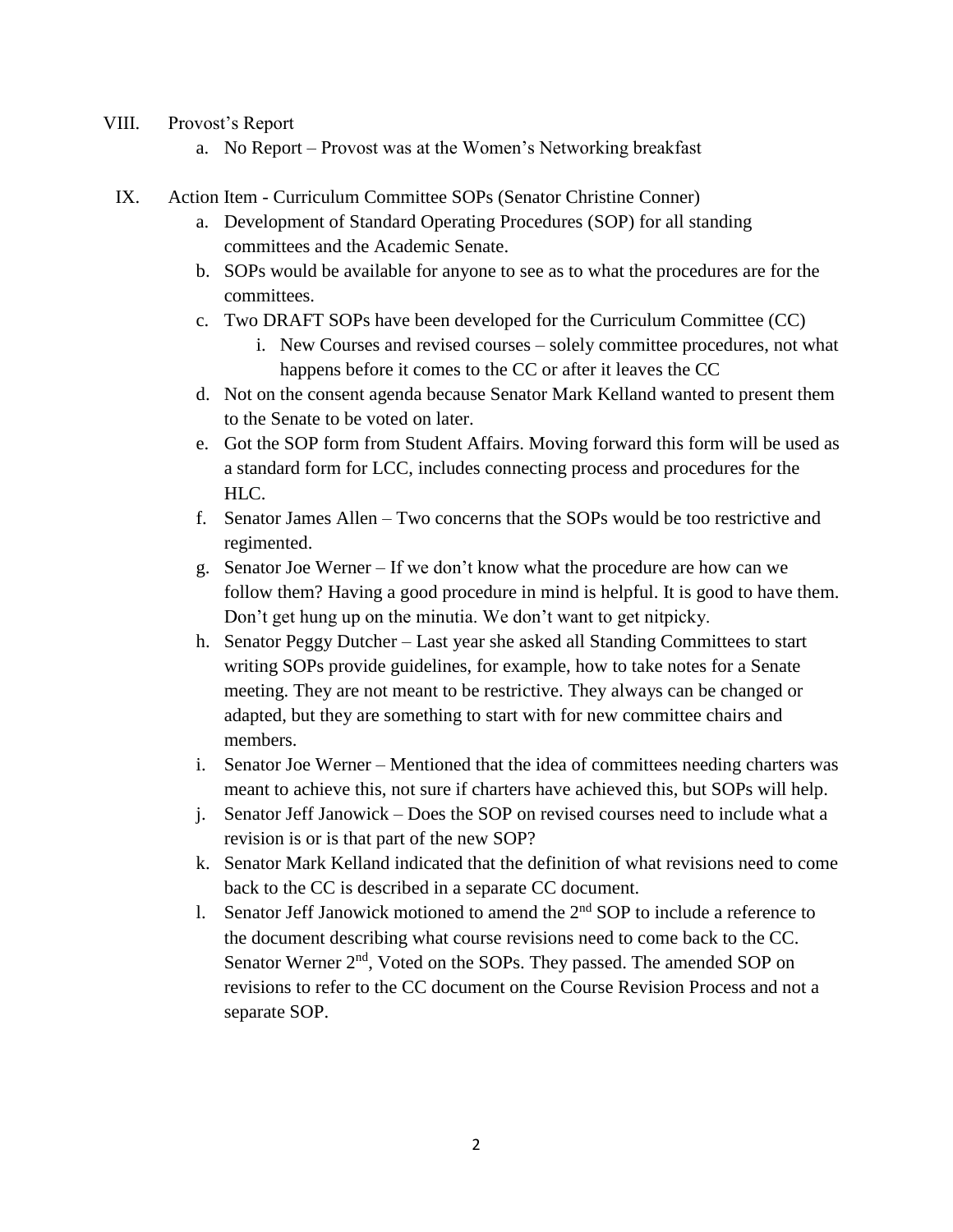- X. Action Item Accessibility Recommendations (Senator Peggy Dutcher)
	- a. Final Draft of the Accessibility Support, Concerns, and Recommendation Paper Senator Mark Kelland asked if there were any questions or comments on the paper.
	- b. Senator James Allen raised the issue that the "Delinking" concern has not had an in depth discussion.
	- c. Senator Peggy Dutcher indicated that in the Paper the recommendation for that concern was to have further discussion on this issue.
	- d. Senator James Allan asked what we are voting on, whether to accept the final draft?
	- e. Senator Mark Kelland responded with "yes"
	- f. Motion to approve Accessibility Recommendation
		- i. Two senators Opposed Senator James Allen and Senator Cathy Wilhm
		- ii. Approved.
- XI. Senate Committee Discussions
	- a. Senator Mark Kelland indicated that Senators should be sitting at table of a committee that he/she is interested. Possibilities include Senate Standing Committees (CASL, CC, SAC, TAC), Bylaws Team, New Committee (Temporary name - Academic Quality and System Maturity), Strategic Plan Committees.
	- b. Senator James Allen raised the issue that the Online Learning Committee was suspended because Mark disagreed with having the committee and wanted to know "Where do we go from here?"
	- c. Senator Mark Kelland indicated that the committee was never chartered. The Committee seemed to be redundancy since online learning is being addressed by Strategic Plan committees, The Center for Teaching Excellence, and eLearning.
	- d. Senator Mark Kelland indicated that Senator James Allen could send a formal recommendation to the Senate Executive Committee to consider Online Learning as an agenda item.
	- e. Senator Joe Werner also mentioned that another option is amending the agenda with 10 or more of the Senators can compel a separate meeting.
- XII. CASL General Education Assessment Plan (Senator Michelle Curtin)
	- a. Senator Michelle Curtin Provided an overview of the Plan. All Senators were emailed a copy of the DRAFT Plan for review and feedback.
	- b. Director of Assessment Karen Hicks completed the Overview PPT General Education Assessment Plan and the DRAFT General Education Assessment Plan.
	- c. Senator Peggy Dutcher indicated that there was a Survey Monkey survey for the LCC Three Year Assessment Plan so Senators could share that URL with